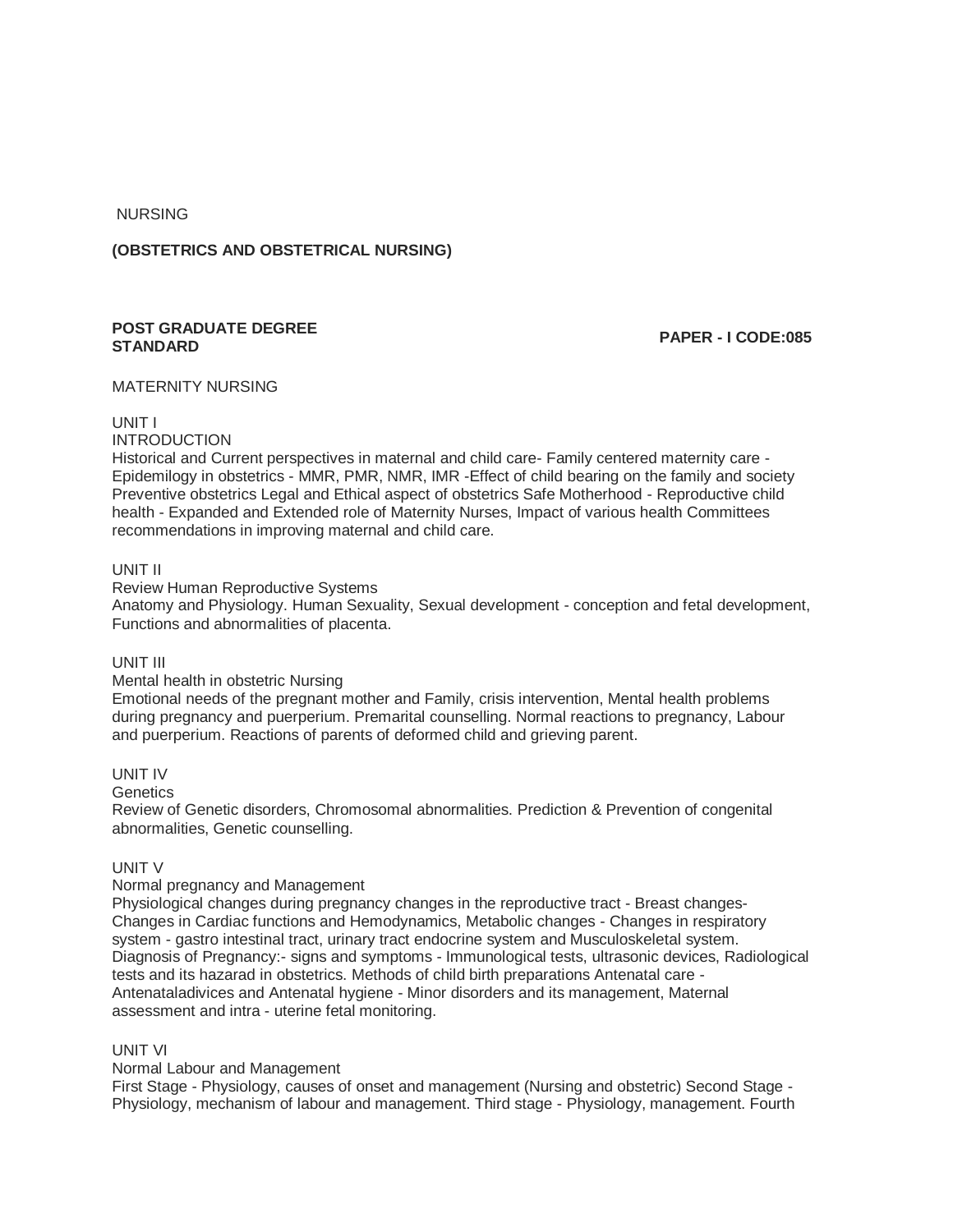Stage-observation and Management.

## UNIT VII

Normal puerperium and Management

Physiology of puerperium-Physiology of lactation. Assessment and intervention strategies Postnatal exercises. Management of mother during puerperium. Rooming in, Bonding, Warm chain.

## UNIT VIII

#### Normal Newborn and Management

Physiology and Normal characteristic of Newborn, Needs, exclusive breast feeding, Immunisation, Hygiene Measures, observation and care of Newborn, Behavioural assessment of Newborn, Common Neonatal problems.

### UNIT IX

Family Welfare

Concept, Population dynamics, demography, Recent advancement in contraceptive technology -Role of nurses in Family Welfare programmes - Education, training and supervision of health - personnel in hospital and community.

### UNIT X

Infertility

Primary and Secondary, causes, diagnestic procedures, counselling, Recent advancement in infertility Management, adoption services - Role of nurses in infertility management.

## PAPER -II

UNIT I

Comprehensive care and management in Maternal Disorders complicating pregnancy, labour, puerperium and newborn. A) Abnormalities of pregnancy:

1. Conditions associated with bleeding in early pregnancy - Abortion, Ectopic pregnancy, Hydatidiform mole.

2. Hemorrhagic complications of late pregnancy. Antepartum hemorrhage - placenta praevia and Abruptio placenta.

3. Disorders caused by pregnancy- Hyperemesis Gravidarum, Hypertensive disorders - preeclampsia and eclampsia.

4. Disorders associated with pregnancy-Diabetes Mellitus, Cardiac diseases, Anaemia, Hydramnios, Urinary tract and renal conditions, Thyroid disorder.

5. Infectious diseases in pregnancy-Sexually transmitted diseases, AIDS/HIV, Hepatitis B, Urinary tract infections, TORCH, Tuberculosis etc..

6. Structural Abnormalities affecting pregnancy - Uterine Malformations and displacement, Uterine masses, Ovarian cysts, Cervical conditions.

B) Abnormal Labour:-

1. Disordered uterine action - Hypertonic dysfunction, Hypotonic dysfunction.

2. Dystocia due to soft tissue abnormalities of reproductive tract.

3. Dystocia due to pelvic contraction - contracted pelvis, Cephalo pelvic disproportion.